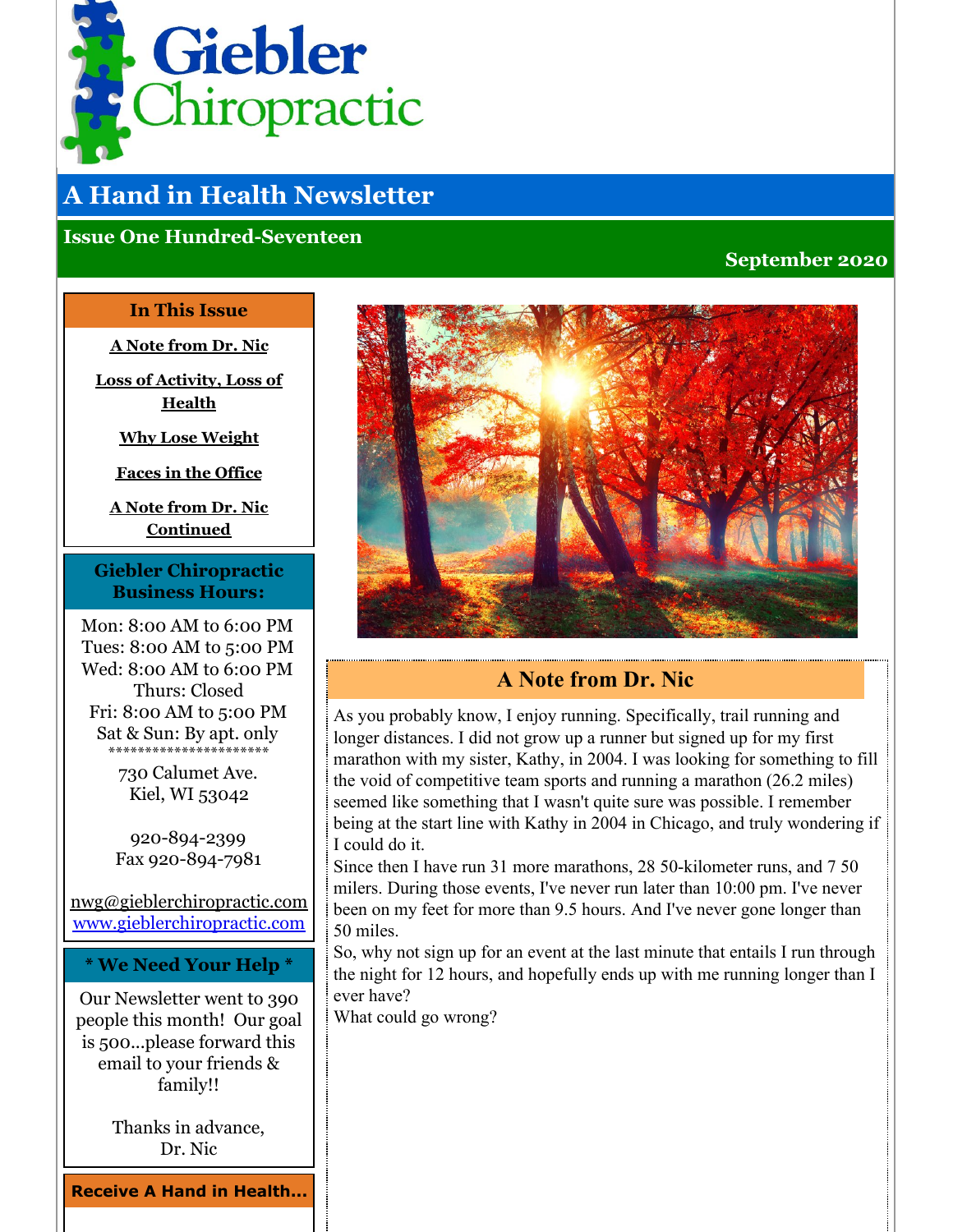

#### **Riddle me this:**

I am an odd number. Take away a letter and I become even. What number am I?

#### **AVED-KIDS**



**Superior Nutrient Forms:** AVED-KIDS Chewable Multi contains high quality forms of vitamin A (Beta-carotene), vitamin C (calcium ascorbate), vitamin D3 (Cholecalciferol), and vitamin E (d-alpha tocopheryl). Bioavailable amino acid chelate forms of the minerals calcium, iron, magnesium, zinc, copper manganese & potassium are used in AVED-KIDS.

#### **Nutrient & Excipient Amounts:**

Excipients are the ingredients in a supplement that are necessary to maintain shelf life and stability. Many children's vitamin products contain a multitude of excipients such as food colorings, dyes, whiteners and preservatives to make the product appear more colorful. AVED-KIDS provides the best



At 7:00 pm on August 22nd I started the "12 Hours of Road America". It started as a cycling relay event, where teams of cyclists would ride around the 4.048-mile Road America course for 12 hours, accumulating as many miles as possible. It then morphed into a solo cycling event as well as a team event...and this year they added a solo running and

team running category. Having received a discount code on the registration fee, I signed up. For the first time, I'd be running straight through the night, hoping to earn a cool belt buckle by covering 100 kilometers-just over 62 miles.

Like I said...what could go wrong?

For the first time since that 2004 marathon, I was truly wondering if I could accomplish this. Why scary, it's also motivation, and I kind of enjoy the head games I play with myself as I tried to prepare and plan. How'd it go? Well...you'll need to find the rest of the story later in the newsletter...

## **Loss of Activity, Loss of Health**

August 12, 2020, was the last time the sunrise will occur before 6:00 here in east central Wisconsin, until late April of 2021. Yikes! I always dread the shortening of daylight, and it seems especially saddening this year with so much chaos in our current world. I was able to catch the sunrise on August 12th at 5:59 AM, and I'm thankful that I got my butt out of bed and put some running miles in that morning.



One day at a time...one morning at a time, we need to keep working on our wellness. Health, just like disease, doesn't happen gradually. It actually happens exponentially. We can gain health quickly and we can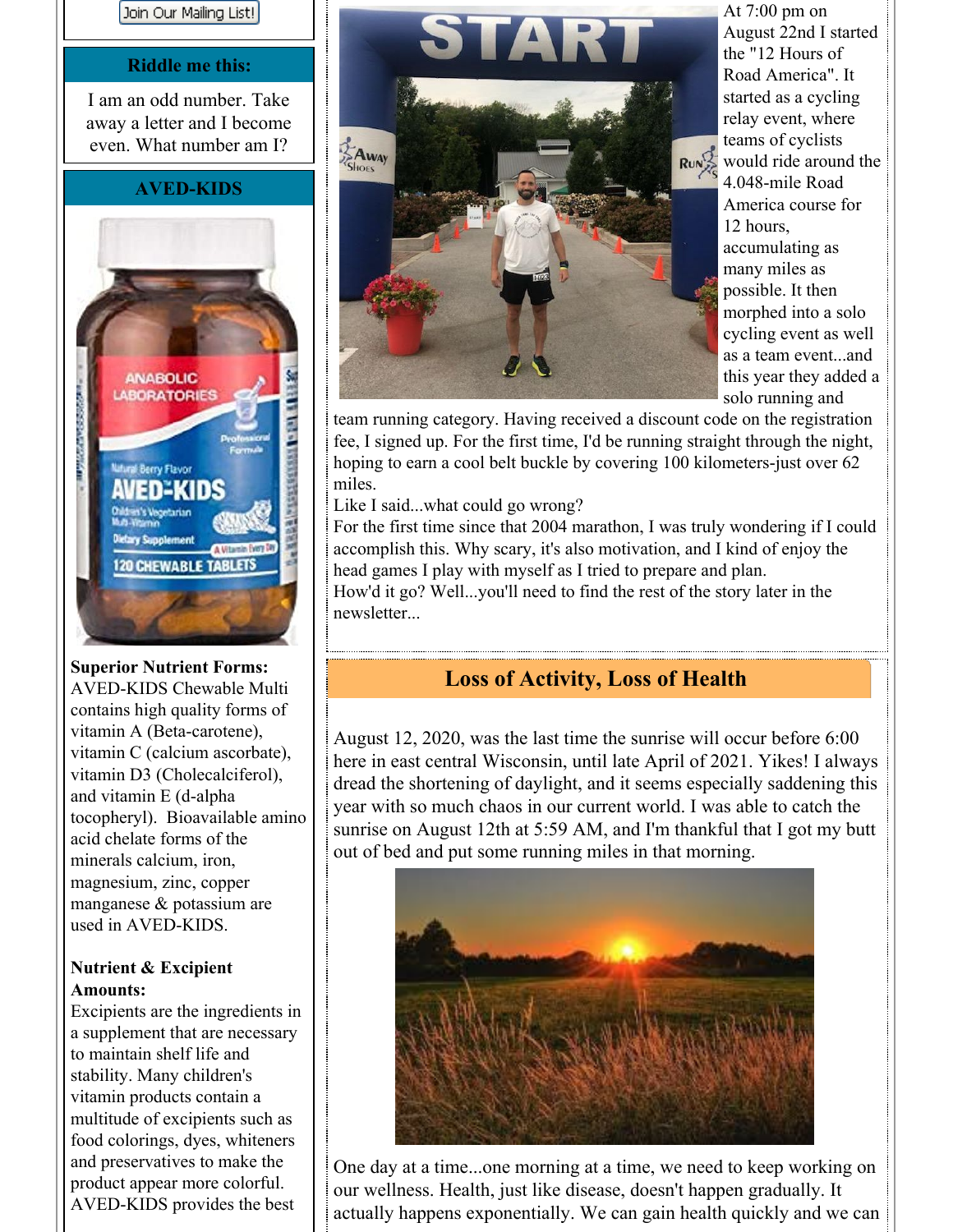nutrients for pediatric patients instead of appealing to their visual appetite. AVED-KIDS Chewable Multi contains a minimal amount of excipients with binders which are inert forms of cellulose derived from plants.

#### **Easy To Take:**

AVED-KIDS is a great-tasting, chewable Tiger-shaped multivitamin. Sweetened with fructose and natural berry powders and extracts, AVED-KIDS is low in sugar and high in antioxidants.

#### **Did you know?**

In the early 1950's, sports car races were being run on the streets in and around Elkhart Lake. When the state legislature banned racing on public roads, a man named Clif Tufte organized a group of influential local citizens and leaders of the Chicago Region of the Sports Car Club of America (SCCA). This group developed plans and sold stock to build a permanent racecourse. The overall vision of Road America grew out of the dreams of Tufte, a highway engineer, who chose 525 acres of Wisconsin farmland outside the Village of Elkhart Lake for the track.

Tufte's dream became a reality in April 1955. The natural topography of the glacial Kettle Moraine area was utilized for the track, sweeping around rolling hills and plunging through ravines. By September 10, 1955, the track's first SCCA national race weekend was held. At 4.048 miles in length, with 14 turns, the track is virtually the same today as it was when it was first laid out and is revered the world over as one of the world's finest and most challenging road courses.

also lose it quickly. It's my opinion that we need to look not only at the long term but also at the short term-what can we do TODAY to get healthier? How can we be more active TODAY, even if it's just for a couple minutes?

A great deal of recent research has highlighted the health risks associated with inactivity, primarily as they relate to obesity, metabolic disorders, and cardiovascular disease. This is why you've probably seen or heard the phrase "Sitting is the new smoking" at some point over the past few years. But there are also health risks to your musculoskeletal system that haven't generally received the same degree of media attention. In particular, there are several different ways in which inactivity, weight gain, relate to the condition of your bones, muscles and joints. And beyond just muscle and joint pain, inactivity has a direct correlation to mood disorders like depression and also poorer immune system function!



The first thing to understand is that the chain of events (or non-events, in this case) can actually run in a number of directions. Poor physical conditioning, injury, inactivity, and weight gain can all be both causes and effects. For example:

Click [Here](https://gieblerchiropractic.blogspot.com/2020/08/loss-of-activity-loss-of-health.html) to finish reading.

#### **Why Lose Weight**



It almost seems like a silly question, but it's worth answering nonetheless. Why? Because it's too important not to-a great many people could avoid the potentially serious health problems associated with being overweight or obese by losing the extra pounds. And the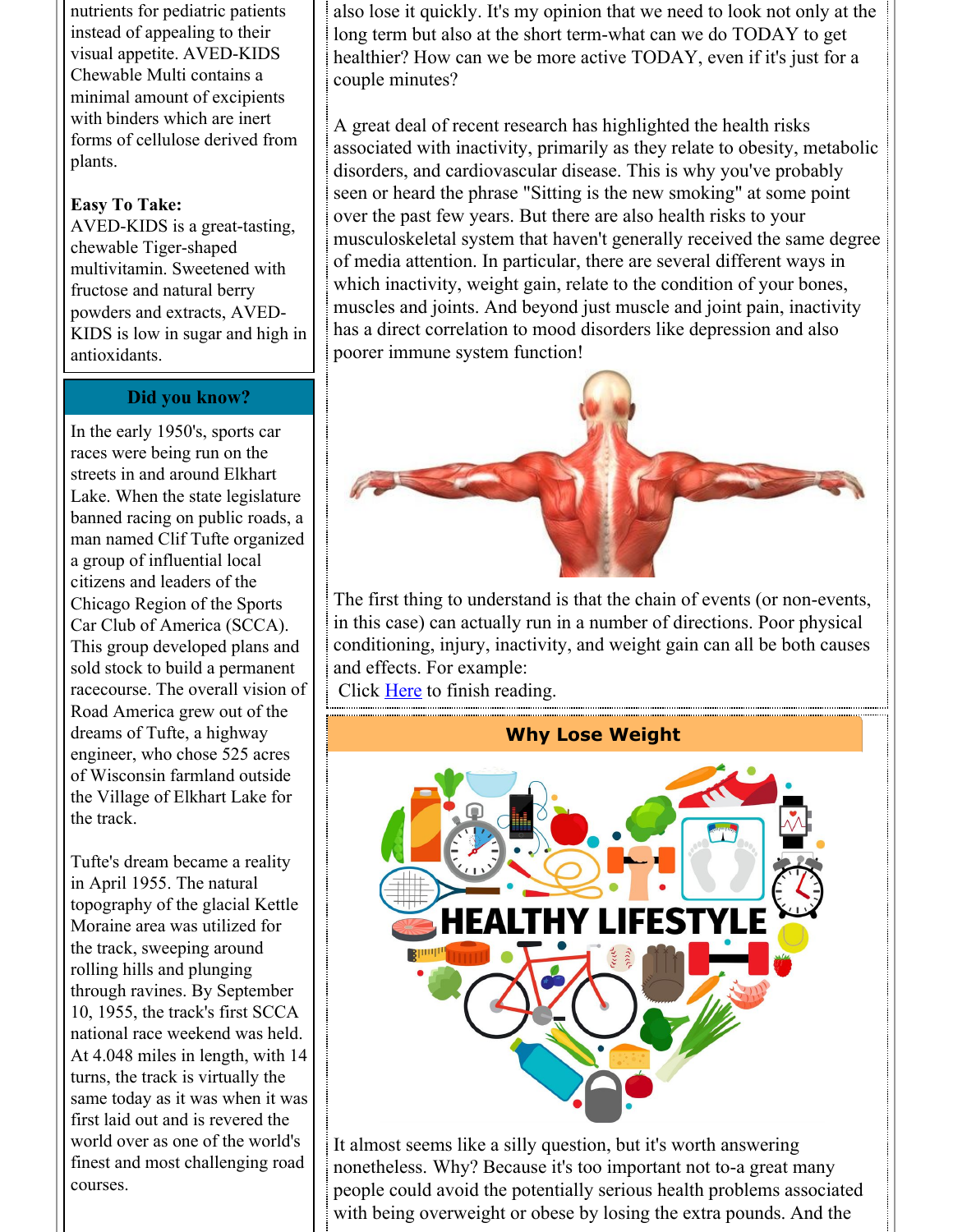Road America also hosts "4 Miles of Fitness" on Monday and Wednesday evenings, where you can walk/run or bike the course! It's a great opportunity to see the track up close!

#### **Find us on Facebook!**



Click here to go to our [Facebook](http://www.facebook.com/pages/Giebler-Chiropractic/218099108202339) page!

#### **Riddle Answer:**

Seven

#### **Upcoming Events**

#### **\*\*Starting in September Office Closed Thursday & OPEN Friday\*\*\***

**September 7th:** Labor Day Office Closed

sooner the better.

Obesity and related conditions take an enormous toll in terms of reduced quality of life and lost productivity for individuals. They're also extraordinarily expensive for society at large, accounting. The U.S. alone spends an estimated \$168 billion annually to treat chronic diseases like Type 2 diabetes, heart disease, cancer, high blood pressure, metabolic syndrome, polycystic ovary syndrome (PCOS), high cholesterol, gallstones, osteoarthritis and more.

- Type 2 diabetes is a disease most commonly caused by obesity. Though it used to develop primarily in adults, it is now quite common in children as well, with the recent increase in the rate of childhood obesity. Blood sugar levels become elevated due to the insulin resistance caused by obesity and greatly increase the risk of developing diabetes.
- Heart disease can develop as a result of fatty deposits building up in the arteries, and hardening of the arteries (atherosclerosis) is 10 times more common among the obese than in the population with normal body weight. Fat tissue also requires blood to survive, so more blood vessels are created, putting greater strain on the circulatory system, increasing blood pressure and making the heart work harder to circulate that extra blood.
- Those who are obese have an increased risk of cancer, especially cancer of the colon, breast, prostate, gallbladder and uterus.
- Obesity adversely affects both the metabolism and endocrine system, often resulting in metabolic syndrome, the fastestgrowing obesity-related health problem. This refers to a group of risk factors that increase your risk of more serious diseases, such as coronary heart disease, stroke and diabetes. Symptoms include excess weight particularly located around the middle of the body, insulin resistance, low HDL ("good") cholesterol and high triglycerides.
- Women who are obese can suffer from a number of reproductive health problems, including infertility, uterine cancer, and PCOS. Because obesity causes disruption in the menstrual cycle and the endocrine system that is responsible for the delicate balance of hormones necessary for successful ovulation, studies have found that even a modest reduction in body fat of between 5 and 10 percent is often enough to restore ovulation and fertility.

Click [here](https://gieblerchiropractic.blogspot.com/2020/08/why-lose-weight.html) to finish reading.

## **Faces in the Office**

# **SHE'S BACK!!!!!**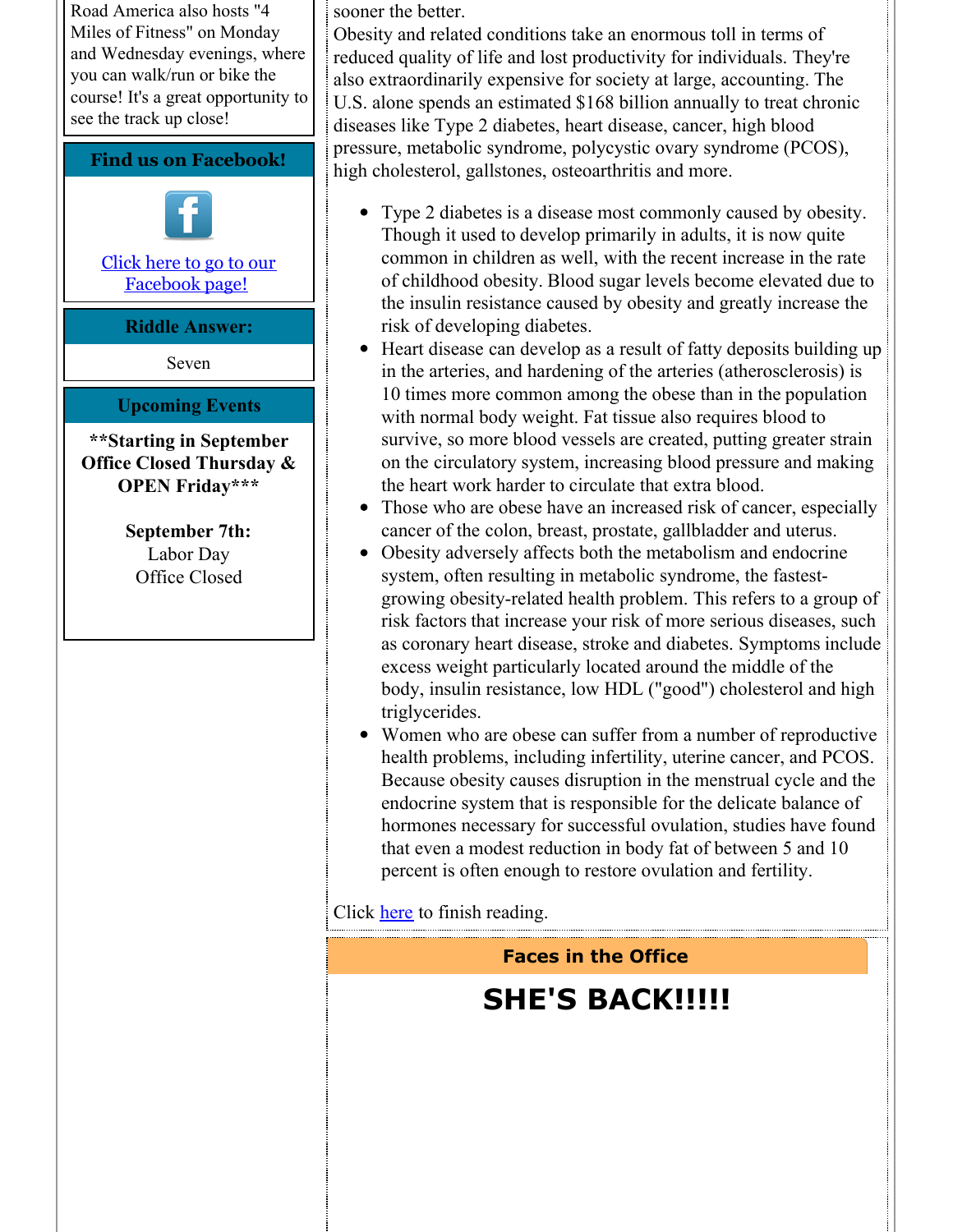

Tammy is originally from the Chilton Area. She currently lives in Charlesburg with her husband, Dave and their new puppy Zeke. She was a part of the Giebler staff about four years ago and left to explore some new adventures. She is looking forward to reconnecting with familiar faces and meeting new ones.

## **WELCOME BACK TAMMY!!!!!!**

#### **How'd it go?**

Well...it wasn't my day.

Or night, I guess.

Perhaps it was the late start or the humidity, or both, but my stomach didn't cooperate. I thought I had a pretty good plan for the event, and kept my pace under control, and took in fluids and fuel as well as I could. I finished my first two loops feeling strong and in control. A friend of mine joined me for several loops and we had good conversation and kept putting in miles. I finished up the marathon distance (26.2 miles) in just under 4 hours, and at about that time, I was starting to notice that my stomach just wasn't feeling great. It felt like it just was not emptying. I've experienced this before and normal some salty foods or salt tabs, or just some time will turn it around. But that didn't seem to be the case this time. I tried having a banana at this point. Something different than what I was taking and something that could be considered "real food" rather than sports drink or sports gels.

It wasn't long before that banana came back up, along with everything else in my stomach.

Ugh.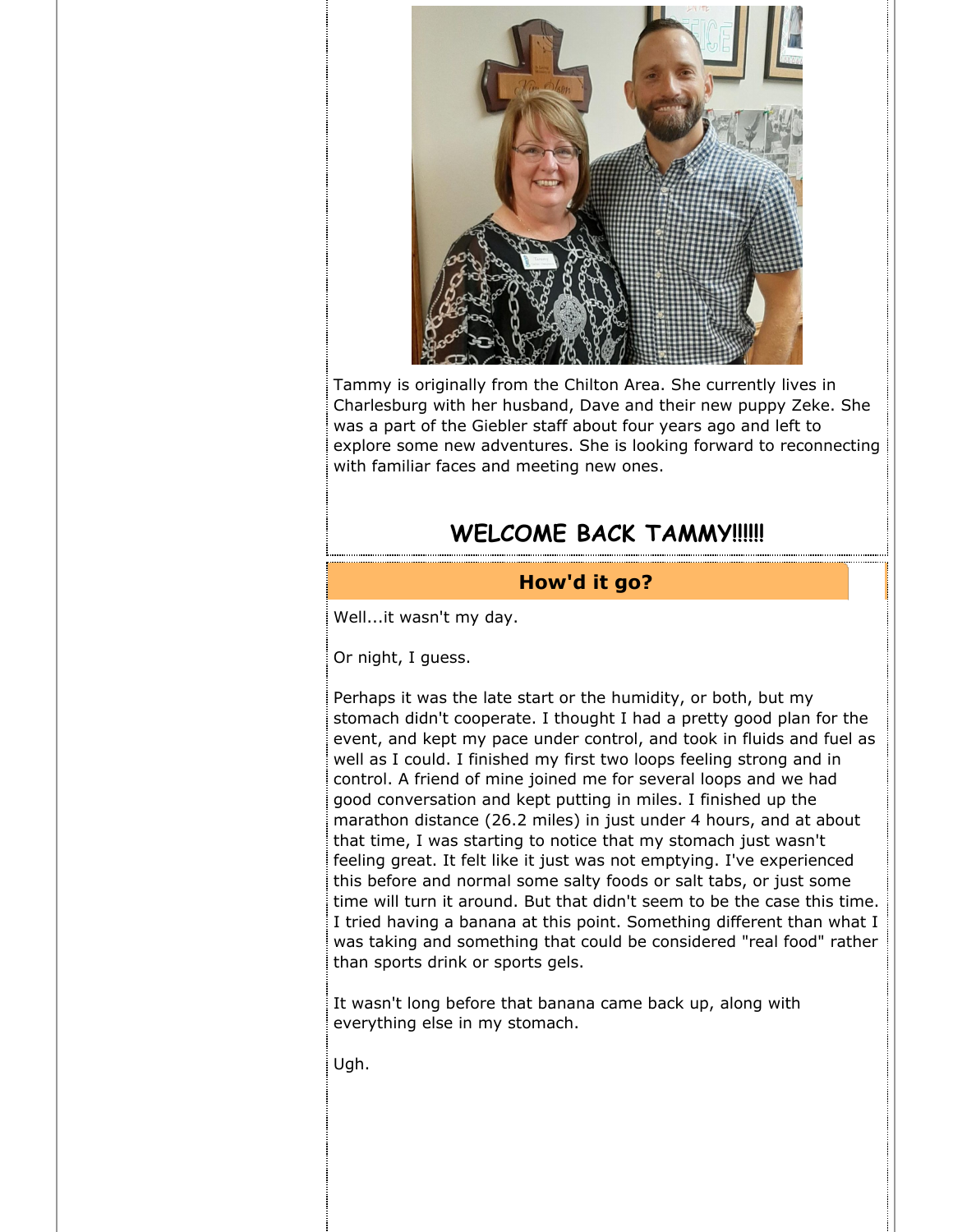

I was correct in feeling like my stomach wasn't emptying...but now it had! I had a bit of a post-puke "high" for a bit and put in some decent miles before the low spell returned. This time I just tried to walk through it. Keep moving forward, let my digestive tract figure it out. I headed out for Lap 8 and (see photo) tried to put a smile on my face. It was now about 11:30 pm. Let's figure it out. Fake it until I make it...maybe.

Or maybe not.

I tried taking in a Dixie cup of water and that didn't stay down for more than 30 seconds. Now I had dropped off of any real goal pace that I had, and I was tired...and getting more tired by the moment. I decided to stop after that eight loop, after 35 miles.

All of the factors and aspects of this event that had me worried ended up teaching me many lessons. As I stated earlier...I had never attempted an event like this-over night, in heat, and for this long amount of time. And the fact that it started in the evening rather than in the morning probably played in to the outcome as well.

Nonetheless I tried. I learned. I will try again and see if I can get beyond that 50 mile goal. Live and learn and keep getting better, one day at a time.

#### **Thank You...**